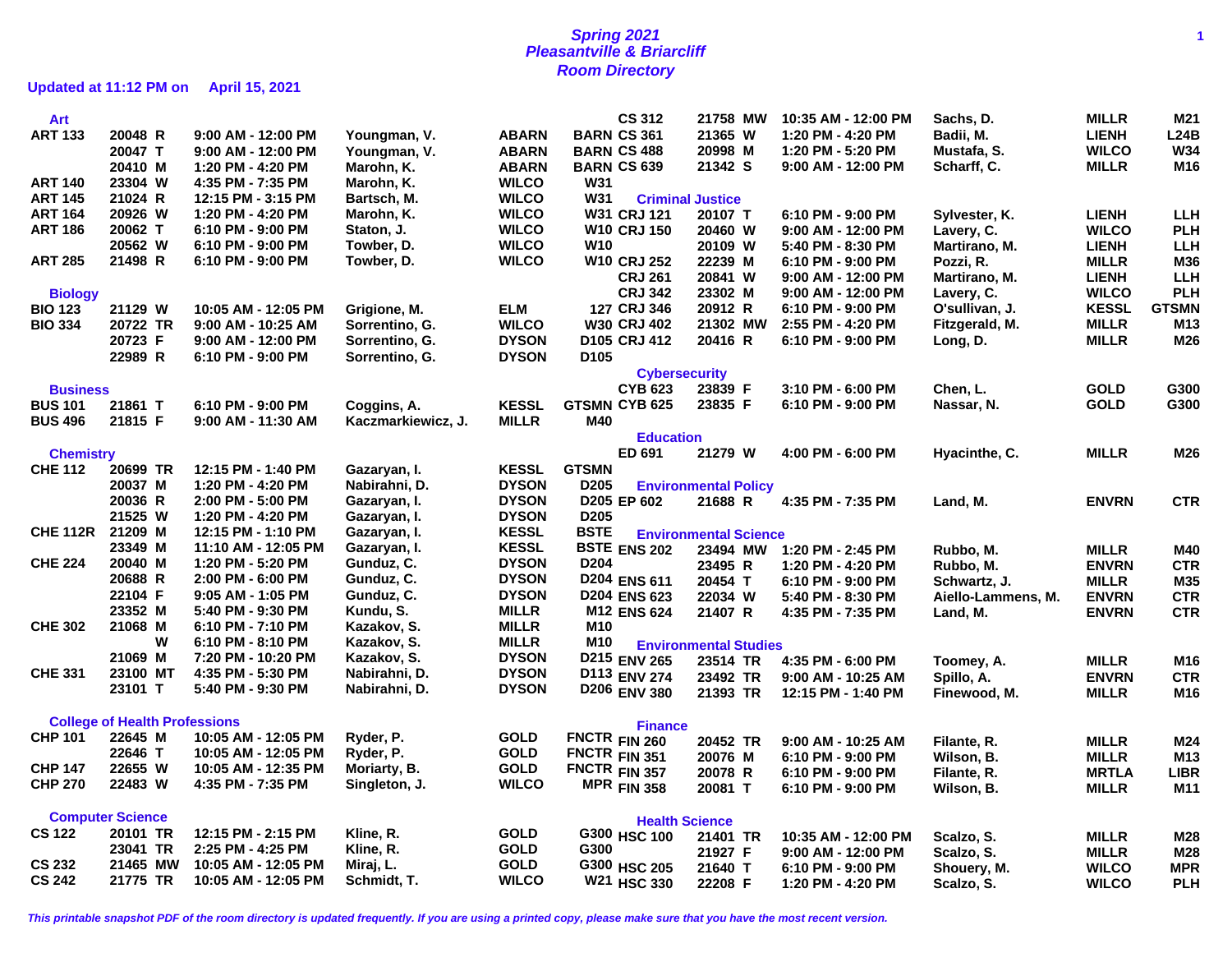## **Spring 2021 2 Pleasantville & Briarcliff Room Directory**

**Updated at 11:12 PM on April 15, 2021**

| <b>History</b>           |          |                      |                     |              | <b>Mathematics</b>                |                                     |                     |                        |                              |                 |
|--------------------------|----------|----------------------|---------------------|--------------|-----------------------------------|-------------------------------------|---------------------|------------------------|------------------------------|-----------------|
| <b>HIS 107</b>           | 23078 MW | 10:35 AM - 12:00 PM  | Courtney-Batson, D. | <b>KESSL</b> | <b>GTSMN MAT 100</b>              | 21286 TR                            | 12:15 PM - 1:40 PM  | Gorr, A.               | <b>MILLR</b>                 | M <sub>13</sub> |
| <b>HIS 112</b>           | 20128 MW | 2:55 PM - 4:20 PM    | Courtney-Batson, D. | <b>KESSL</b> | <b>GTSMN MAT 102</b>              | 23288 MW                            | 10:35 AM - 12:00 PM | Rogers, M.             | <b>LIENH</b>                 | L25             |
| <b>HIS 206</b>           | 20573 TR | 10:35 AM - 12:00 PM  | Courtney-Batson, D. | <b>MILLR</b> | <b>M13 MAT 103</b>                | 23293 MW                            | 9:00 AM - 10:25 AM  | Rogers, M.             | <b>LIENH</b>                 | L25             |
|                          |          |                      |                     |              | <b>MAT 103A</b>                   | 23299 TR                            | 10:05 AM - 12:05 PM | Suozzo, A.             | <b>MILLR</b>                 | M22             |
| <b>Honors College</b>    |          |                      |                     |              | <b>MAT 104</b>                    | 20229 TR                            | 9:00 AM - 10:25 AM  | Brooks, E.             | <b>MILLR</b>                 | M27             |
| <b>HON 499</b>           | 21101 M  | 1:20 PM - 2:20 PM    | Maxam, S.           | <b>ELM</b>   | 127                               | 20228 TR                            | 10:35 AM - 12:00 PM | Brooks, E.             | <b>MILLR</b>                 | M27             |
|                          | 21103 W  | 4:35 PM - 5:30 PM    | Cahn, E.            | <b>MILLR</b> | M21                               | 21493 TR                            | 1:50 PM - 3:15 PM   | Dawson, A.             | <b>MILLR</b>                 | M28             |
|                          |          |                      |                     |              |                                   | 22497 TR                            | 12:15 PM - 1:40 PM  | Dawson, A.             | <b>MILLR</b>                 | M34             |
| <b>Interdisciplinary</b> |          |                      |                     |              | <b>MAT 109B</b>                   | 21652 MW                            | 2:55 PM - 4:20 PM   | Buffone, D.            | <b>MILLR</b>                 | M27             |
| <b>INT 198G</b>          | 20726 MW | 10:05 AM - 12:05 PM  | Spillo, A.          | <b>ENVRN</b> | CTR MAT 111                       | 21400 TR                            | 10:35 AM - 12:00 PM | Fusco, A.              | <b>MILLR</b>                 | M34             |
| <b>INT 200Q</b>          | 22681 M  | 6:10 PM - 9:00 PM    | Collins, J.         | <b>ELM</b>   | 127 MAT 117                       | 21680 MW                            | 1:20 PM - 3:20 PM   | Lamb, J.               | <b>MILLR</b>                 | M12             |
| <b>INT 299J</b>          | 23493 W  | 1:20 PM - 4:20 PM    | Land, M.            | <b>MILLR</b> | M10                               | 21796 TR                            | 10:05 AM - 12:05 PM | Kulik, A.              | <b>MILLR</b>                 | M12             |
|                          |          |                      |                     |              | <b>MAT 132</b>                    | 20727 TR                            | 2:25 PM - 4:25 PM   | Kulik, A.              | <b>MILLR</b>                 | M13             |
| <b>Italian</b>           |          |                      |                     |              | <b>MAT 134</b>                    | 21287 MW                            | 10:35 AM - 12:00 PM | Fernandez, R.          | <b>MILLR</b>                 | M40             |
| <b>ITA 102</b>           | 20485 MW | 2:55 PM - 4:20 PM    |                     | <b>KESSL</b> | <b>BSTE</b>                       | 21303 MW                            | 6:10 PM - 7:35 PM   | Chapnick, M.           | <b>MILLR</b>                 | M28             |
|                          |          | 4:35 PM - 6:00 PM    | Williams-Lubitz, A. | <b>KESSL</b> | <b>BSTE</b>                       | 22102 MW                            | 1:20 PM - 2:45 PM   | Fernandez, R.          | <b>MILLR</b>                 | M27             |
|                          | 20317 MW |                      | Passarelli, D.      |              | <b>MAT 234</b>                    | 20247 TR                            | 6:10 PM - 8:10 PM   | Huang, Y.              | <b>LIENH</b>                 | L24B            |
|                          |          |                      |                     |              | <b>MAT 303</b>                    | 23405 TR                            | 4:35 PM - 6:00 PM   | Donisan, J.            | <b>MILLR</b>                 | M <sub>13</sub> |
| <b>Journalism</b>        |          |                      |                     |              |                                   |                                     |                     |                        |                              |                 |
| <b>JRN 104</b>           | 22690 W  | 1:20 PM - 4:20 PM    | Pantic, M.          | <b>WILCO</b> | <b>W36</b><br><b>W10</b>          | <b>Media and Communication Arts</b> |                     |                        |                              |                 |
| <b>JRN 238</b>           | 23330 T  | 12:15 PM - 3:15 PM   | Fink, K.            | <b>WILCO</b> | <b>MCA 160</b>                    | 21335 M                             | 1:20 PM - 4:20 PM   | Shapiro, C.            | <b>WILCO</b>                 | W9              |
|                          |          |                      |                     |              | <b>MCA 220</b>                    | 22226 M                             | 1:20 PM - 4:20 PM   | LaRosa, M.             | <b>WILCO</b>                 | <b>W36</b>      |
| Law                      |          |                      |                     |              | <b>MCA 252</b>                    | 22227 M                             | 6:10 PM - 10:00 PM  | Guarneri, L.           | <b>WILCO</b>                 | <b>STUD</b>     |
| <b>LAW 150</b>           | 22240 MW | 9:00 AM - 10:25 AM   | <b>Faculty</b>      | <b>MILLR</b> | <b>M10</b><br>PLH MCA 275         | 23433 R                             | 6:10 PM - 9:00 PM   | Ziek, P.               | <b>WILCO</b>                 | <b>W35</b>      |
|                          | 22241 T  | 6:10 PM - 9:00 PM    | Girasa, R.          | <b>WILCO</b> | M27 MCA 309                       | 21890 TR                            | 10:35 AM - 12:00 PM | Pulaski Behling, M.    | <b>WILCO</b>                 | <b>W36</b>      |
|                          | 22242 TR | 1:50 PM - 3:15 PM    | Girasa, R.          | <b>MILLR</b> | <b>MCA 311</b>                    | 20907 W                             | 9:00 AM - 12:00 PM  | Pantic, M.             | <b>WILCO</b>                 | <b>W36</b>      |
| <b>LAW 360</b>           | 21771 TR | 7:55 AM - 9:55 AM    | Girasa, R.          | <b>KESSL</b> | <b>BSTE</b><br><b>MCA 337</b>     | 20392 M                             | 1:20 PM - 4:20 PM   | Magas, J.              | <b>WILCO</b>                 | <b>W35</b>      |
|                          |          |                      |                     |              | <b>MCA 350</b>                    | 23732 R                             | 12:15 PM - 3:15 PM  | Fink, K.               | <b>WILCO</b>                 | <b>W10</b>      |
| <b>Literature</b>        |          |                      |                     |              | <b>MCA 356</b>                    | 21419 MW                            | 10:05 AM - 12:05 PM | LaRosa, M.             | <b>WILCO</b>                 | <b>W10</b>      |
| <b>LIT 211W</b>          | 22686 TR | 10:35 AM - 12:00 PM  | Schlesinger, J.     | <b>MILLR</b> | M10<br><b>MCA 362</b>             | 22085 R                             | 6:10 PM - 9:00 PM   | Guarneri, L.           | <b>WILCO</b>                 | <b>STUD</b>     |
|                          |          |                      |                     |              | <b>MCA 363</b>                    | 23435 W                             | 1:20 PM - 4:20 PM   | Guarneri, L.           | <b>WILCO</b>                 | <b>STUD</b>     |
| <b>Management</b>        |          |                      |                     |              | <b>MCA 383</b>                    | 23436 W                             | 6:10 PM - 9:00 PM   | Guarneri, L.           | <b>WILCO</b>                 | <b>STUD</b>     |
| <b>MGT 150</b>           | 21863 M  | 1:20 PM - 4:20 PM    | Coggins, A.         | <b>WILCO</b> | <b>PLH</b><br><b>MCA 497</b>      | 21662 M                             | 4:35 PM - 7:35 PM   | Magas, J.              | <b>WILCO</b>                 | <b>W35</b>      |
|                          | 21864 R  | 6:10 PM - 9:00 PM    | Lant, T.            | <b>WILCO</b> | <b>MPR</b><br><b>MCA 498</b>      | 21746 T                             | 12:15 PM - 3:15 PM  | Luskay, M.             | <b>WILCO</b>                 | <b>W35</b>      |
| <b>MGT 208</b>           | 21867 W  | 1:20 PM - 4:20 PM    | Coggins, A.         | <b>MILLR</b> | M20<br><b>MCA 603</b>             | 20780 M                             | 6:10 PM - 10:00 PM  | Sager, C.              | <b>WILCO</b>                 | <b>W10</b>      |
| <b>MGT 222</b>           | 21868 M  | 6:10 PM - 9:00 PM    | <b>Faculty</b>      | <b>LIENH</b> | LLH<br><b>MCA 696D</b>            | 23501 T                             | 6:10 PM - 10:00 PM  | Luskay, M.             | <b>WILCO</b>                 | W13             |
| <b>MGT 226</b>           | 21870 MW | $9:00$ AM - 10:25 AM | Cahn, E.            | <b>WILCO</b> | W34                               |                                     |                     |                        |                              |                 |
|                          | 21871 TR | 9:00 AM - 10:25 AM   | Cahn, E.            | <b>WILCO</b> | W34                               | <b>Mental Health Counseling</b>     |                     |                        |                              |                 |
| <b>MGT 315</b>           | 20144 R  | 12:15 PM - 3:15 PM   | Donoghue, S.        | <b>MILLR</b> | M10<br><b>MHC 606</b>             | 22461 R                             | 6:30 PM - 9:15 PM   | Powell-Lunder, J.      | <b>MILLR</b>                 | M10             |
| <b>MGT 365</b>           | 20660 M  | 6:10 PM - 9:00 PM    | McGuigan, P.        | <b>KESSL</b> | <b>GTSMN</b><br><b>MHC 632</b>    | 23171 T                             | 6:30 PM - 9:15 PM   | Gerber, D.             | <b>MILLR</b>                 | M <sub>10</sub> |
|                          |          |                      |                     |              | <b>MHC 672</b>                    | 22447 W                             | 3:30 PM - 6:20 PM   | Morrison, C.           | <b>MILLR</b>                 | M39             |
| <b>Marketing</b>         |          |                      |                     |              | <b>MHC 674</b>                    | 22562 T                             | 6:30 PM - 9:15 PM   | Bogin, L.              | <b>MILLR</b>                 | M22             |
| <b>MAR 201</b>           | 21873 R  | 6:10 PM - 9:00 PM    | Malinowski, C.      | <b>MILLR</b> | M <sub>12</sub><br><b>MHC 678</b> | 22456 R                             | 6:30 PM - 9:15 PM   | Ruppmann, A.           | ELM                          | 127             |
| <b>MAR 222</b>           | 21876 M  | 6:10 PM - 9:00 PM    | Malinowski, C.      | <b>MILLR</b> | M35<br><b>MHC 687</b>             | 22453 R                             | 3:30 PM - 6:20 PM   | Washington, S.         | <b>ELM</b>                   | 127             |
| <b>MAR 223</b>           | 21878 W  | 6:10 PM - 9:00 PM    | Malinowski, C.      | <b>MILLR</b> | M13<br><b>MHC 706</b>             | 21174 W                             | 3:30 PM - 6:30 PM   | Ward, A.               |                              | M32             |
| <b>MAR 348</b>           | 20210 W  | 6:10 PM - 9:00 PM    | Kurnit, P.          | <b>MILLR</b> | M27<br><b>MHC 707</b>             | 22526 T                             | 1:00 PM - 4:00 PM   |                        | <b>MILLR</b>                 | M40             |
| <b>MAR 352</b>           | 23643 T  | 5:40 PM - 8:30 PM    | Ray, I.             | <b>MILLR</b> | M40<br><b>MHC 725</b>             | 23762 T                             | 4:30 PM - 7:30 PM   | Tursi, M.<br>Tursi, M. | <b>MILLR</b><br><b>MILLR</b> | M28             |
| <b>MAR 366</b>           | 22244 W  | 1:20 PM - 4:20 PM    | Volpe, L.           | <b>MILLR</b> | M16<br><b>MHC 830</b>             |                                     |                     |                        |                              | M28             |
|                          |          |                      |                     |              |                                   | 21175 M                             | 11:00 AM - 2:00 PM  | Mancini, A.            | <b>MILLR</b>                 |                 |

**This printable snapshot PDF of the room directory is updated frequently. If you are using a printed copy, please make sure that you have the most recent version.**